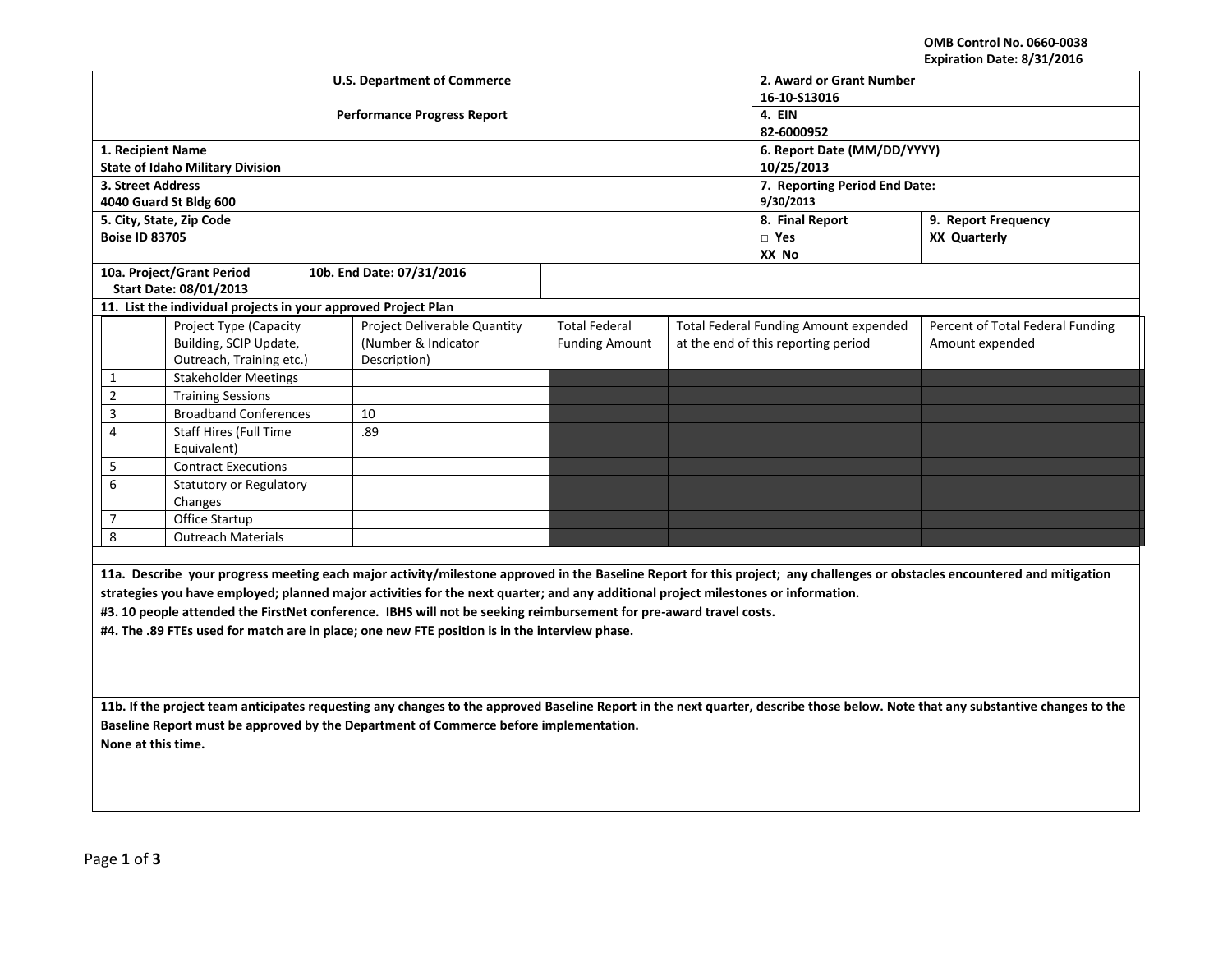|                           | 11c. Provide any other information that would be useful to NTIA as it assesses this project's progress.                                                    |                  |       |         |          |       |            |                            |                        |                        |
|---------------------------|------------------------------------------------------------------------------------------------------------------------------------------------------------|------------------|-------|---------|----------|-------|------------|----------------------------|------------------------|------------------------|
|                           | Idaho is still in startup phase and on track with the Baseline expenditure Plan.                                                                           |                  |       |         |          |       |            |                            |                        |                        |
|                           |                                                                                                                                                            |                  |       |         |          |       |            |                            |                        |                        |
|                           | 11d. Describe any success stories or best practices you have identified. Please be as specific as possible.                                                |                  |       |         |          |       |            |                            |                        |                        |
| None yet.                 |                                                                                                                                                            |                  |       |         |          |       |            |                            |                        |                        |
|                           |                                                                                                                                                            |                  |       |         |          |       |            |                            |                        |                        |
| 12. Personnel             |                                                                                                                                                            |                  |       |         |          |       |            |                            |                        |                        |
|                           |                                                                                                                                                            |                  |       |         |          |       |            |                            |                        |                        |
|                           | 12a. If the project is not fully staffed, describe how any lack of staffing may impact the project's time line and when the project will be fully staffed. |                  |       |         |          |       |            |                            |                        |                        |
|                           | The hiring of staff is anticipated to be completed in Q2, No predicted effect on the overall project timeline                                              |                  |       |         |          |       |            |                            |                        |                        |
|                           |                                                                                                                                                            |                  |       |         |          |       |            |                            |                        |                        |
| 12b. Staffing Table       |                                                                                                                                                            |                  |       |         |          |       |            |                            |                        |                        |
|                           | <b>Job Title</b>                                                                                                                                           |                  | FTE % |         |          |       |            | <b>Project(s) Assigned</b> |                        | Change                 |
|                           |                                                                                                                                                            |                  |       |         |          |       |            |                            |                        |                        |
|                           |                                                                                                                                                            |                  |       |         |          |       |            |                            |                        |                        |
|                           |                                                                                                                                                            |                  |       |         | Add Row  |       | Remove Row |                            |                        |                        |
|                           |                                                                                                                                                            |                  |       |         |          |       |            |                            |                        |                        |
|                           | 13. Subcontracts (Vendors and/or Subrecipients)                                                                                                            |                  |       |         |          |       |            |                            |                        |                        |
|                           | 13a. Subcontracts Table - Include all subcontractors. The totals from this table must equal the "Subcontracts Total" in Question 14f.                      |                  |       |         |          |       |            |                            |                        |                        |
| Name                      | Subcontract Purpose                                                                                                                                        | Type             |       | RFP/RFQ | Contract | Start | End        | <b>Total Federal</b>       | <b>Total Matching</b>  | Project and % Assigned |
|                           |                                                                                                                                                            | (Vendor/Subrec.) |       | Issued  | Executed | Date  | Date       | <b>Funds Allocated</b>     | <b>Funds Allocated</b> |                        |
|                           |                                                                                                                                                            |                  |       | (Y/N)   | (Y/N)    |       |            |                            |                        |                        |
|                           |                                                                                                                                                            |                  |       |         |          |       |            |                            |                        |                        |
|                           |                                                                                                                                                            |                  |       |         |          |       |            |                            |                        |                        |
|                           |                                                                                                                                                            |                  |       |         |          |       |            |                            |                        |                        |
|                           |                                                                                                                                                            |                  |       |         | Add Row  |       | Remove Row |                            |                        |                        |
|                           | 13b. Describe any challenges encountered with vendors and/or subrecipients.                                                                                |                  |       |         |          |       |            |                            |                        |                        |
|                           |                                                                                                                                                            |                  |       |         |          |       |            |                            |                        |                        |
| Idaho has no subgrantees. |                                                                                                                                                            |                  |       |         |          |       |            |                            |                        |                        |
|                           |                                                                                                                                                            |                  |       |         |          |       |            |                            |                        |                        |
|                           |                                                                                                                                                            |                  |       |         |          |       |            |                            |                        |                        |
| 14. Budget Worksheet      |                                                                                                                                                            |                  |       |         |          |       |            |                            |                        |                        |